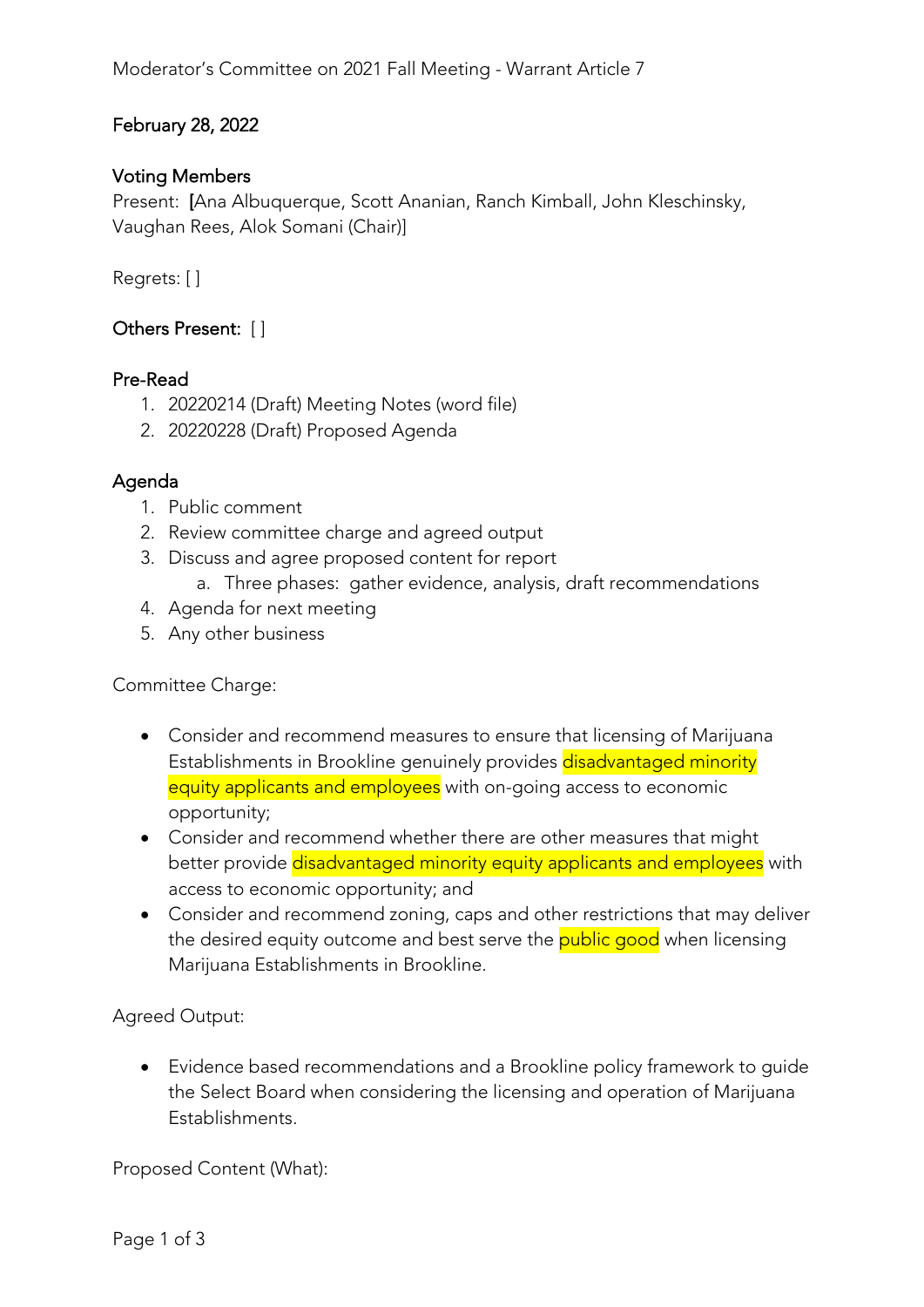## A. Gather evidence

- What is the current approach to licensing in Brookline goals, policy and effectiveness.
- What is the current legal framework in MA and how does that frame the topic?
- What new laws or amendments is the State legislature currently considering?
- What regulations is the CCC currently considering shape of current, changes to existing, shape of new and timeline?
- What has the public input been State-wide?
- What are interest groups both pro / con promoting for policy and restrictions?
- Input from the Brookline community ensure different points of view are heard, ensure that those who led the effort to legalize, craft existing bylaws and implement are heard.
- What are the policy proposals that have been (i) tried, (2) proposed in MA and other States to ensure economic access – inside and outside of marijuana industry participation – and results?
- How is economic value generated and shared across the full value chain of the marijuana industry both in MA and other States?
	- o Value chain economics might be different State to State and dependent upon State specific regulations.
- What are the generally accepted elements of public good associated with legalization of marijuana?
	- o Preventing under-age access
	- o Role of medical marijuana cards
	- o Community health impacts
	- o Emerging medical research
	- o Policing approach
	- o Impact of quantity and location of outlets in geographic areas on business economics
	- o Zoning restrictions
	- o Advertising restrictions (on-line, mailers, billboards, kiosks, store fronts, etc)
	- $\circ$  ?
- What restrictions have other communities put in place with respect to marijuana licensing and the identified basis for the restriction.
- What are the analogous products / industries and how are these regulated?

B. Analysis

• Policies and effectiveness